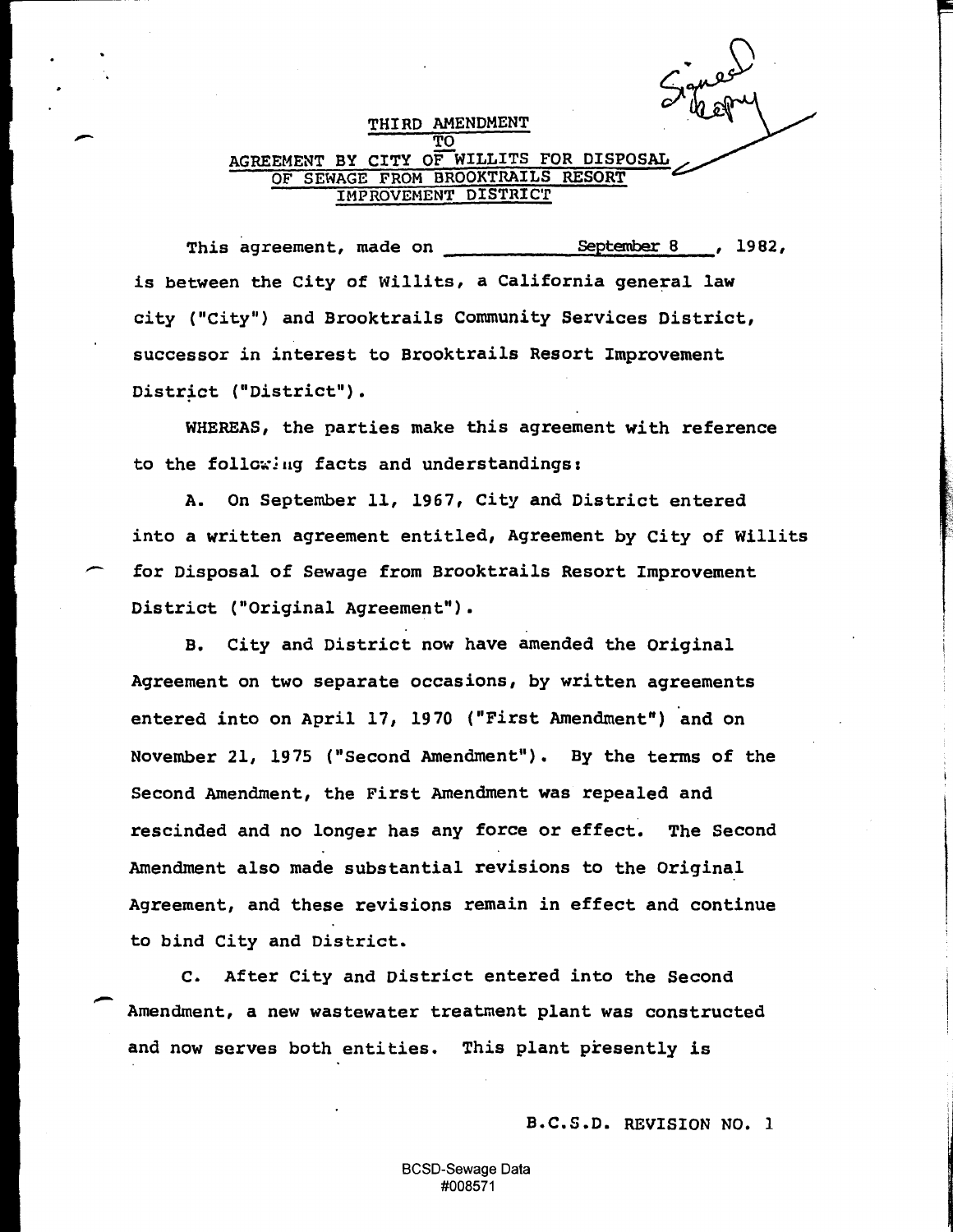approaching its design capacity, and the parties to this agreement find it in their mutual interest to provide for certain limited improvements to the plant which are designed to increase its capacity and improve its reliability of operation.

o. City's engineering consultant, Barrett, Harris & Associates ("consultant") has prepared an engineering predesign report entitled, Wastewater Treatment Plant Expansion for the City of Willits (July, 1981), and therein has recommended certain interim improvements which will increase plant capacity.

E. City is in the process of putting out to competitive bid a project designed to carry out the consultant's recommendations for interim plant improvements. These are referred to in this agreement as the "Phase I Improvements" or as "the project", and generally consist of aeration basin dike extensions and related work, an aluminum box extension to the distribution structure, and the addition of a plug valve to the existing waste activated sludge piping. Reference is made to the Phase I Contract Documents, including specifications and drawings, for full particulars as to the scope of the work.

F. City and District wish to share in the cost of the Phase I Improvements and apportion between them the incremental plant capacity resulting from these improvements.

NOW THEREFORE, City and District agree as follows:

1. Effect of Agreement. Except as modified by the ' express terms of this agreement, the Original Agreement (as

- 2 -

B.C.S.D. REVISION NO. 1 08/31/R?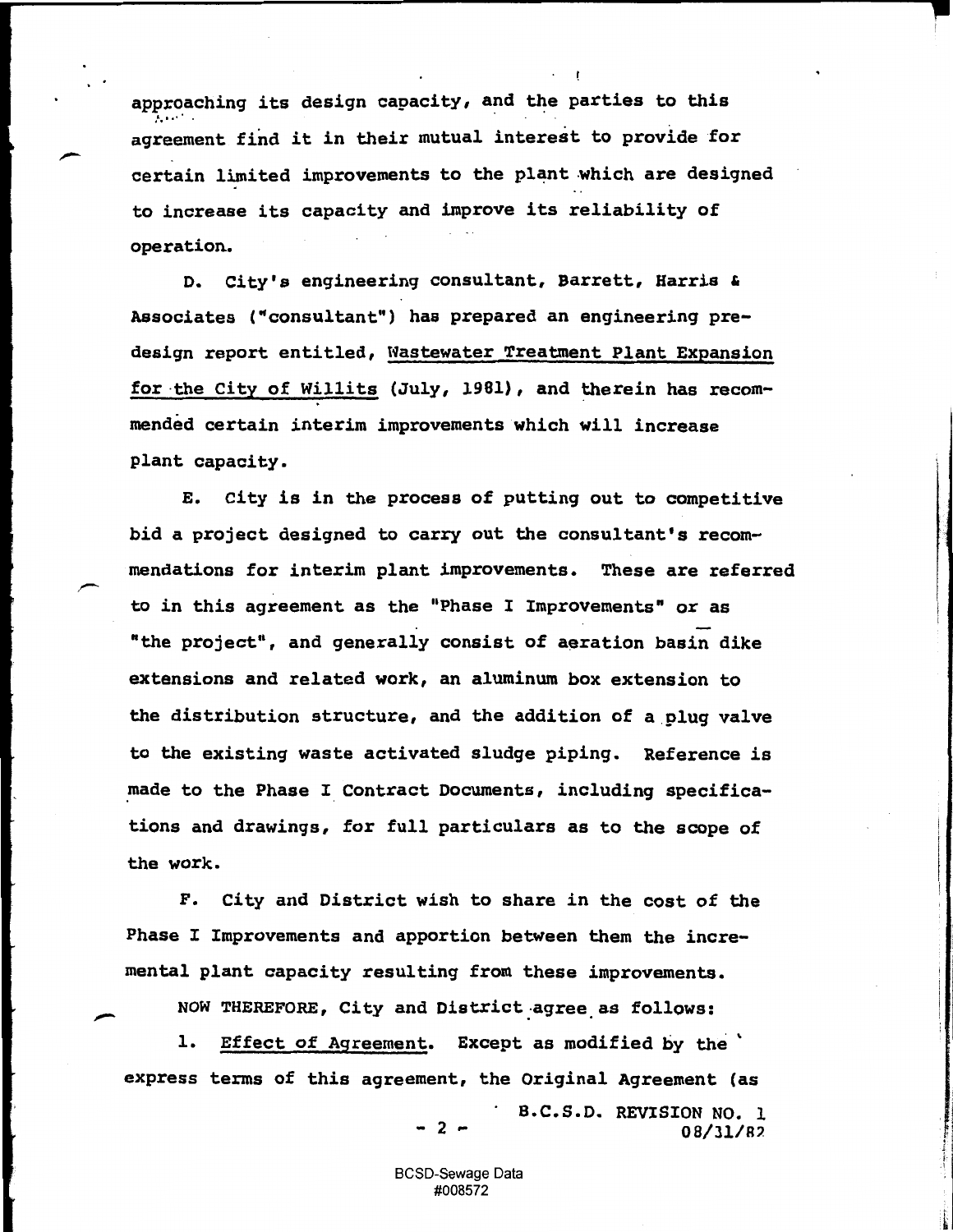amended by the Second Amendment of November 21, 1975) shall \

,\_

remain in full force and effect.<br>2. Apportionment of Costs. The parties shall share equally the full cost of all Phase I Improvements. To that end, District shall pay to City \$43,244.50 plus an amount equal to Fifty Percent (50%) of any Change Orders as mutually agreed upon by City and District for Phase I Improvements, including but not limited to all costs of engineering, ·designing and constructing that project.

3. Time and Manner of Payments. The parties understand that City has or will enter into one *or* more contracts with others for the purpose of engineering, constructing and completing the Phase I Improvements, and that it will become obligated to make payments under such contracts from time to time. When City is required to make any installment *or* payment of any kind *in* connection with the Phase I Improvements, it shall invoice District for District's Fifty Percent (50%) share thereof, and. District shall pay City the invoiced amount within thirty (30) days after receipt of each invoice.

4. Delinquent Payments. Notwithstanding Section 24 of the Second Amendment dated November 21, 1975, if District shall fail to make any payment required of *it* under this agreement within thirty (30) days from the due date thereof, interest at the rate of twelve percent (12%) per annum shall accrue thereon from the due date until paid.

5. Additional Capacity. The parties anticipate that completion of the Phase I Improvements will result in an

> B.C.S.D. REVISION NO. 1 08/31/82

- l -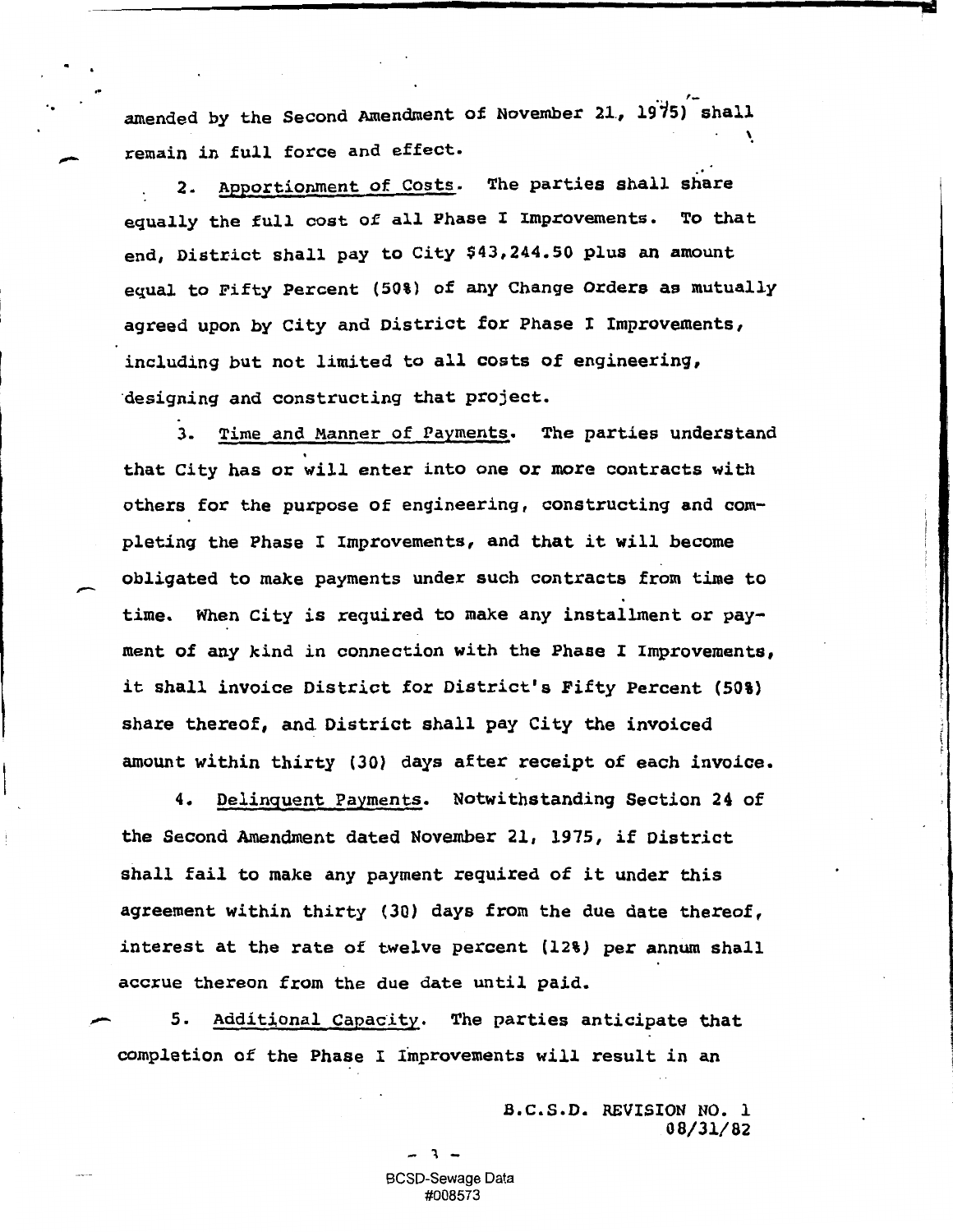increase in the capacity of the existing wastewater treat ment plant. City and District each shall be entitled to, and shall have the exclusive right to use, Fifty Percent (50%) of the incremental capacity of the plant resulting from completion of the Phase I Improvements. As used herein, "incremental capacity" means that portion of the plant's total capacity, upon completion of the Phase I Improvements, which is in excess of the plant's present capacity measured as of the effective date of this agreement.

5. No Warranties. City has made no representations or warranties regarding the amount of additional plant capacity that may result from completion of the Phase I Improvements. However, City shall certify to District in writing after Phase I improvements are complete the total amount of incremental capacity available and that portion of incremental capacity to which the District shall be entitled. ·

6. Effective date. This agreement shall take effect when it has been duly executed by authorized representatives of both City and District.

IN WITNESS WHEREOF, the undersigned, being officers of City and District duly authorized to execute this agreement, subscribe their names on the date(s) shown below.

CITY OF WILLITS BROOKTRAILS COMMUNITY SERVICES DISTRICT

 $By: 622$  $\overline{\mathcal{U}}$ 

**Presi** Brd.

I.

B.C.S.D. REVISION NO. 1 08/31/82

BCSD-Sewage Data #008574

- 4 -